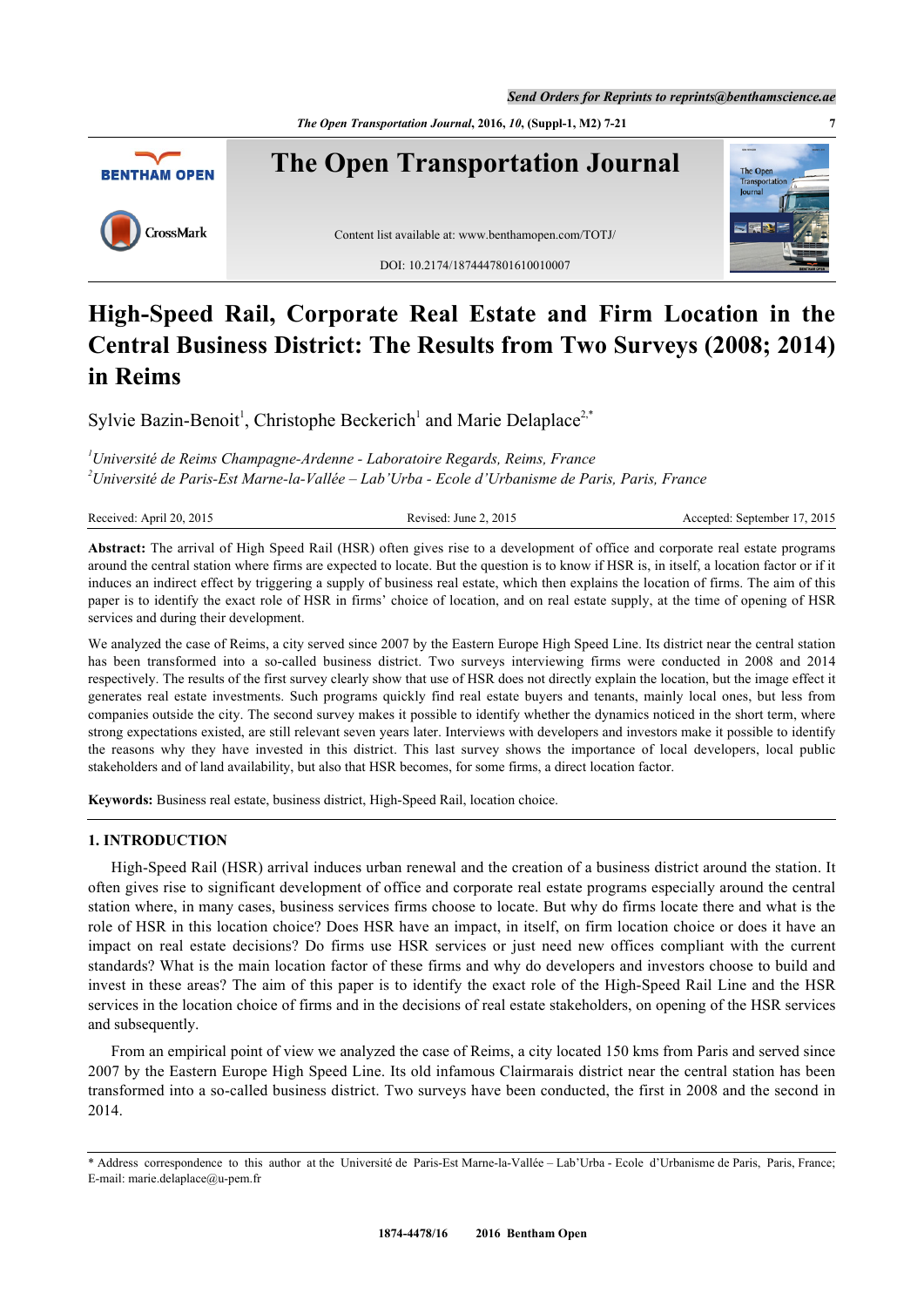#### **8** *The Open Transportation Journal, 2016, Volume 10 Bazin-Benoit et al.*

This paper is organized as follows: in section 2, the literature concerning HSR services and firms' location choice as well as the literature concerning HSR services and business real-estate will be presented. The case study of the Clairmarais district in Reims will be analyzed in section 3, whilst section 4 contains some concluding remarks.

# **2. FINDINGS FROM THE LITERATURE CONCERNING THE INTERACTIONS BETWEEN HSR, FIRMS' LOCATION CHOICE AND BUSINESS REAL ESTATE**

One of the effects most frequently expected from HSR is economic development. *Ex-ante* analyses suggest that HSR could increase the attractiveness of served areas [[1](#page-13-0) - [4\]](#page-13-1). More precisely, it is expected that HSR would attract new firms, especially in domains related to metropolitan activities such as business consultancy, research & development, *etc*., [[2,](#page-13-2) [3,](#page-13-3) [5](#page-13-4) - [11\]](#page-13-5) and will induce relocation of some activities (offices) in cities which are served by HSR, particularly larger cities [[9,](#page-13-6) [12](#page-13-7) - [14\]](#page-13-8) or in big intermediate cities [\[10\]](#page-13-9). But there is no global evidence [[8\]](#page-13-10) and the reality of these effects can be said to be debatable.

For some authors, HSR services play a role in the attractiveness of locations due to improved accessibility at intraregional level [[15\]](#page-13-11). But this effect exists at intra-regional level and not at the inter-regional level [[15\]](#page-13-11). In other words, it only concerns firms already located in the same city or region before the arrival of HSR. There is no significant modification in the capacity to attract firms from other regions [[16\]](#page-13-12). For others, HSR is rarely, in itself, a location factor [\[6](#page-13-13), [9](#page-13-6), [17](#page-13-14), [18](#page-13-15)]: "the TGV ['Train à Grande Vitesse', the French high speed train] was only one factor considered by businesses in the decision to locate in a town or a city and no business relocated primarily because of the TGV service" [\[9](#page-13-6), p. 24]. Certain authors consider that it depends on the type of station, whether peripheral or central [[19](#page-13-16)]. Among peripheral ones, there is considerable heterogeneity due to promotional policies [[20](#page-13-17)]. Finally Willigers and Wee point out that, in the case of the Netherlands, it depends on the kind of HSR services: if "international HST services can have a considerable impact on the attractiveness of an office location (…), domestic HST services are less important for location choices" [[21,](#page-13-18) p. 9].

Other contributions in the literature point out that HSR service induces real estate operations and more generally leads to urban renewal around the central station, whose district previously appeared to be unsafe. Before the implementation of HSR services, the stations are renovated and then they become transportation hubs for different flows at different scales [[22\]](#page-13-19), even becoming urban hubs [[23](#page-13-20)]. These actions are often a part of a larger project of urban renewal of the station area with the development of residential, commercial and office real estate projects. The old areas around the stations are replaced with business districts [\[22](#page-13-19), [24](#page-14-0) - [30](#page-14-1)]. Indeed by releasing land due to the reorganization of the station, HSR services can generate new opportunities in terms of business as residential or commercial real-estate developments [\[6](#page-13-13), [9,](#page-13-6) [10,](#page-13-9) [12,](#page-13-7) [17,](#page-13-14) [18](#page-13-15), [25](#page-14-2), [26](#page-14-3), [31](#page-14-4) - [35\]](#page-14-5). The real-estate investors position themselves in stations of different HSR cities in France: in Tours and Le Mans where the Tours-based developer Art & Bat (groupe EPRIM) has invested, and in Reims (cf. *infra*). It is also the case in big cities such as Lyon, Nantes or Lille where, for instance, Regus has located business centres around HSR stations in 1997 and in 2008 in Lyon in the Part-Dieu district, in Lille near the Lille Europe new station, then in 2011 in Nantes in the Euronantes business centre.

In this dynamic, public stakeholders play a central role. Indeed, if the new real-estate supply around stations depends on developers' strategies, they also depend on public strategies (see also[[36](#page-14-6)]). The public stakeholders implement public policies to orient land availability to specific use, to renew the station district; they conduct actions to develop collective infrastructures, car park creation, and so on. These public policies linked to HSR services contribute to improving the district's image. These stakeholders give a positive message to the developers concerning the future use of this district. This message encourages the developers to develop a new business real-estate supply around the train station. Many renewal and rebuilding projects are carried out. These areas are often transformed into business or commercial centres. This evolution can increase visits to these areas and their accessibility, but not only in terms of transportation [\[23](#page-13-20)].

Consequently the station can be analyzed as an urban object that gives rise to urban collective action [[35\]](#page-14-5) and HSR arrival as a tool for the urban project too [\[32](#page-14-7), [37](#page-14-8), [38](#page-14-9)].

# **3. THE CLAIRMARAIS CASE STUDY IN REIMS**

# **3.1. The New High-Speed Rail Service in Reims**

The East European High-Speed Rail service, which started in June 2007, modified the French and European transportation map and the accessibility of the cities that it serves. Reims possesses two rail stations a few kilometers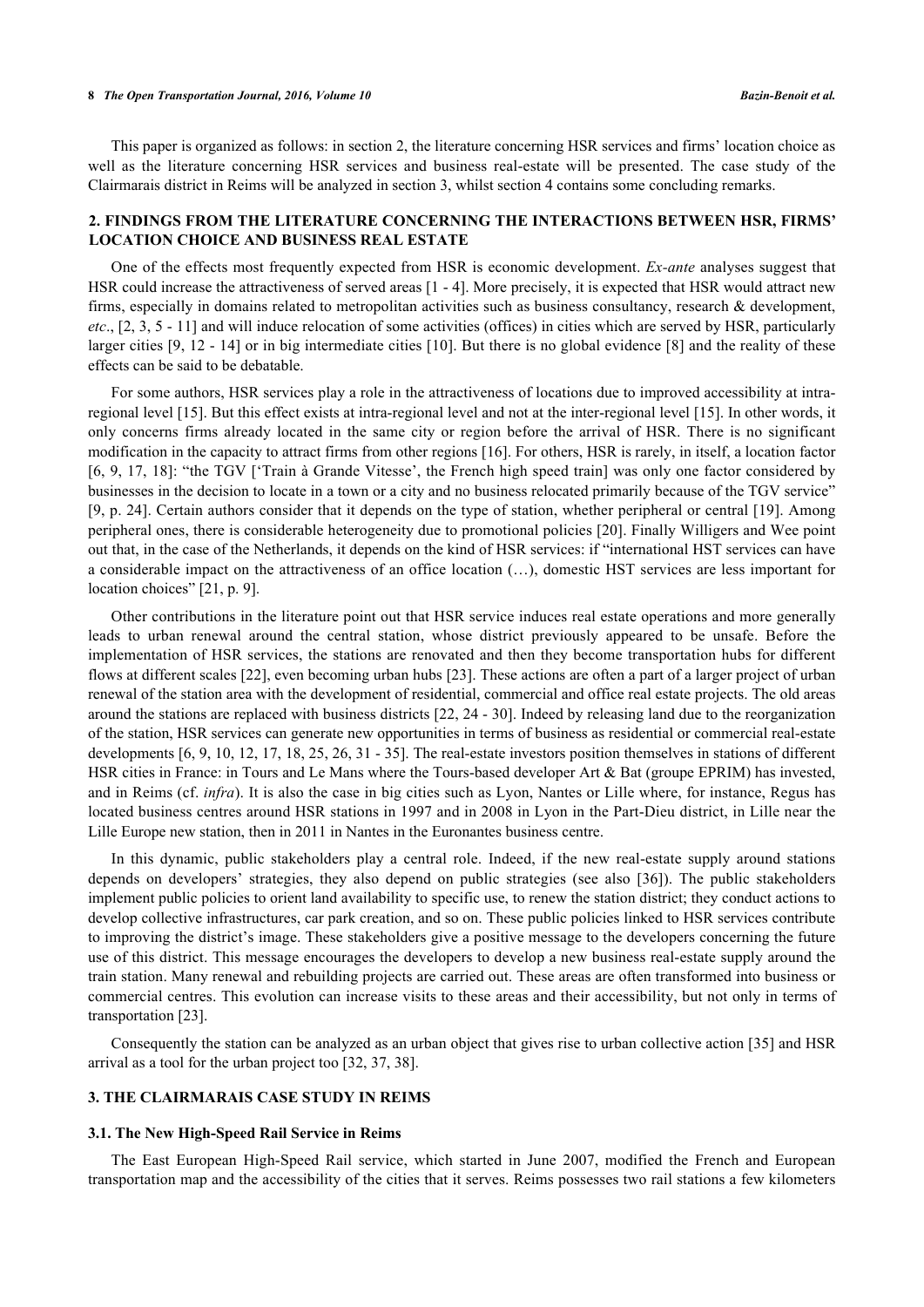<span id="page-2-0"></span>apart. Champagne-Ardenne Station is the interconnection station which is located in Bezannes, a small village near Reims. It primarily serves domestic destinations in French provinces and enables three daily round trips (RT) to the Paris-Est station, as well as serving international HSR traffic, usually requiring prior connections (Fig. **[1](#page-2-0)**). The Reims central station only serves the Paris-Est station by HST.



*Source: Adapted from UIC by the authors http://www.uic.org/spip.php?article2727* 

**Fig. (1).** The high-speed rail network in France.

Table **[1](#page-2-1)** indicates the former week and weekend schedules to and from Reims, and the new ones, as well as the changes in journey times.

|                          | Before June 10th, 2007                                                                               | In 2009, after HSR<br>arrival | Time-saving                      |
|--------------------------|------------------------------------------------------------------------------------------------------|-------------------------------|----------------------------------|
| Paris Est                | 1 hr35                                                                                               | $45 \text{ min}$              | $50 \text{ min}$                 |
| Gare Meuse               | Not served                                                                                           | $30 \text{ min}$              | New service                      |
| Gare Lorraine            | Not served                                                                                           | $40 \text{ min}$              | New service                      |
| Metz                     | 3 hrs10 (direct)                                                                                     | $47$ min                      | 2 hrs 23                         |
| Luxembourg               | Not directly served                                                                                  | 1 hr 31                       | New service                      |
| Strasbourg               | 30 min + with a change in Epernay $(15 \text{ min}) + 2 \text{ hrs } 30 = 3 \text{ hrs } 15$         | 1 hr 55                       | 1 hr 20                          |
| Marne-La-Vallée-Chessy   | Not served                                                                                           | $30 \text{ min}$              | New service                      |
| Roissy-Charles-de-Gaulle | Not served                                                                                           | $30 \text{ min}$              | New service                      |
| Lille                    | 1 hr 35 + changing rail stations in Paris $(45 \text{ min}) + 1$ hr $05 = 3$ hrs 25                  | 1 hr 25                       | 2 hrs                            |
| Nantes                   | 1 hr 35 + changing rail stations in Paris (45 min) + 2 hrs $15 = 4$ hrs 35                           | 3 hrs 15                      | 1 hr 20                          |
| Rennes                   | 1 hr 35 + changing rail stations in Paris $(45 \text{ min}) + 2 \text{ hr} 05 = 4 \text{ hrs} 25$    | 3 hrs 15                      | 1 <sub>hr</sub> 10 <sub>10</sub> |
| Bordeaux                 | 1 hr 35 + changing rail stations in Paris (45 min) + 3 hrs $15 = 5$ hrs 35                           | 4 hrs 25                      | 1 hr 10                          |
| Le-Havre                 | 1 hr 35 + changing rail stations in Paris $(45 \text{ min}) + 2 \text{ hrs } 30 = 4 \text{ hrs } 50$ | 4 hrs                         | $50 \text{ min}$                 |

<span id="page-2-1"></span>**Table 1. Modification of the journey times from both Reims stations to major cities in France since 2007.**

Source: Adapted from SNCF data

The Reims central station is thus connected to Paris in 45 minutes with eight round trips per day during the week. Reims is also connected to other French cities (*via* the Champagne-Ardenne station) and benefits from better accessibility.

# **3.2. The Clairmarais District**

The Clairmarais district is located 5 minutes' walk from the city centre just behind the central rail station of Reims (Fig. **[2](#page-3-0)**). Decrepit buildings, wastelands, industrial activities and housing occupied by low-income households could be found in this area in the past. Since the mid-1990's, the public authorities have wanted to create a business district there. Some industrial buildings were renovated at the time for businesses. Consequently, in 1997, the Credit Mutuel Nord-Europe bank acquired 2.5 hectares of brownfield zone, originally built in 1920, and renovated it gradually as office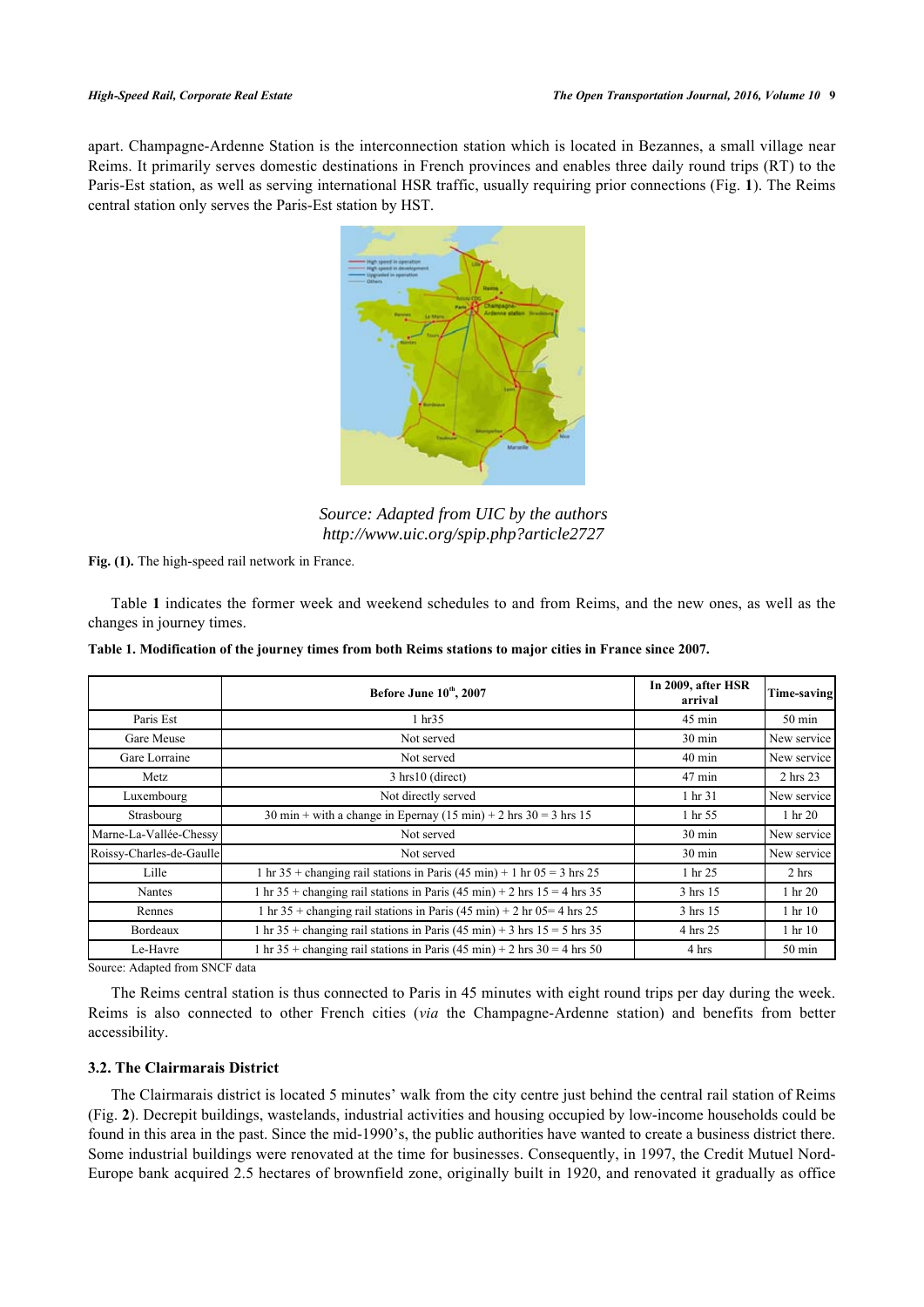<span id="page-3-0"></span>buildings intended for tertiary sector firms (CAR, 2004). Over the period 1995-1998, about thirty companies moved into these five renovated buildings (totalling 20,000 square meters).



**Fig. (2).** Real estate operations in Clairmarais district.

The thinking of various private and public stakeholders (City of Reims, the French National Railway Company SNCF/Société Nationale des Chemins de Fer, the French Railway Infrastructure Manager RFF/Réseau Ferré de France<sup>[1](#page--1-0)</sup>, banks and real-estate developers) concerning the transformation of this district has been sped up by HSR arrival expected for 2007. SNCF renovated the rail station and created direct access to this area; the city centre is on the opposite side of the station. SNCF released the land bordered by the street named Rue Edouard Mignot behind the rail station, which was occupied by its buildings, old rail lines and a high-rise car park. A new street (Rue André Pingat) was opened and offices as well as residential buildings were developed. An underground car park was also built on this land.

This first phase was extended to a new street (Rue Gaston Boyer) with 20,000 square meters of offices and nearly 150 dwellings. The buildings are located in a triangle made up of the streets Rue André Pingat, Rue Courcelles, Rue Mignot and Rue Gaston Boyer. The public authorities wanted to impose a mix of activities (housing and economic activities) in this district. This constraint led an important national developer to give up its projects in this area. It was thus a local developer who carried out the principal operation. Other developers created offices arranged as customised open-plan offices or traditional offices for sale or rent, as well as a hotel residence with 106 rooms plus dwellings.

In 2008, a second phase of 10,000 square metres of offices and a premium category hotel were delivered. The third phase, which corresponds to the constructions nearest to the station, amounts to approximately 30,000 square metres and nearly 150 dwellings, built in 2009-2010. The last phase, made up of the buildings which are further away from the rail station, was launched later. Lastly, 70,000 square meters of offices and 500 residential units were built during this period.

These new buildings contribute to solving the issue of a lack of offices compliant with current standards. Relocation within the city of firms and administrations that were lacking in space in their original buildings or housed in unsuited buildings took place here.

<sup>&</sup>lt;sup>1</sup> RFF has been transformed in SNCF Réseau in 2014.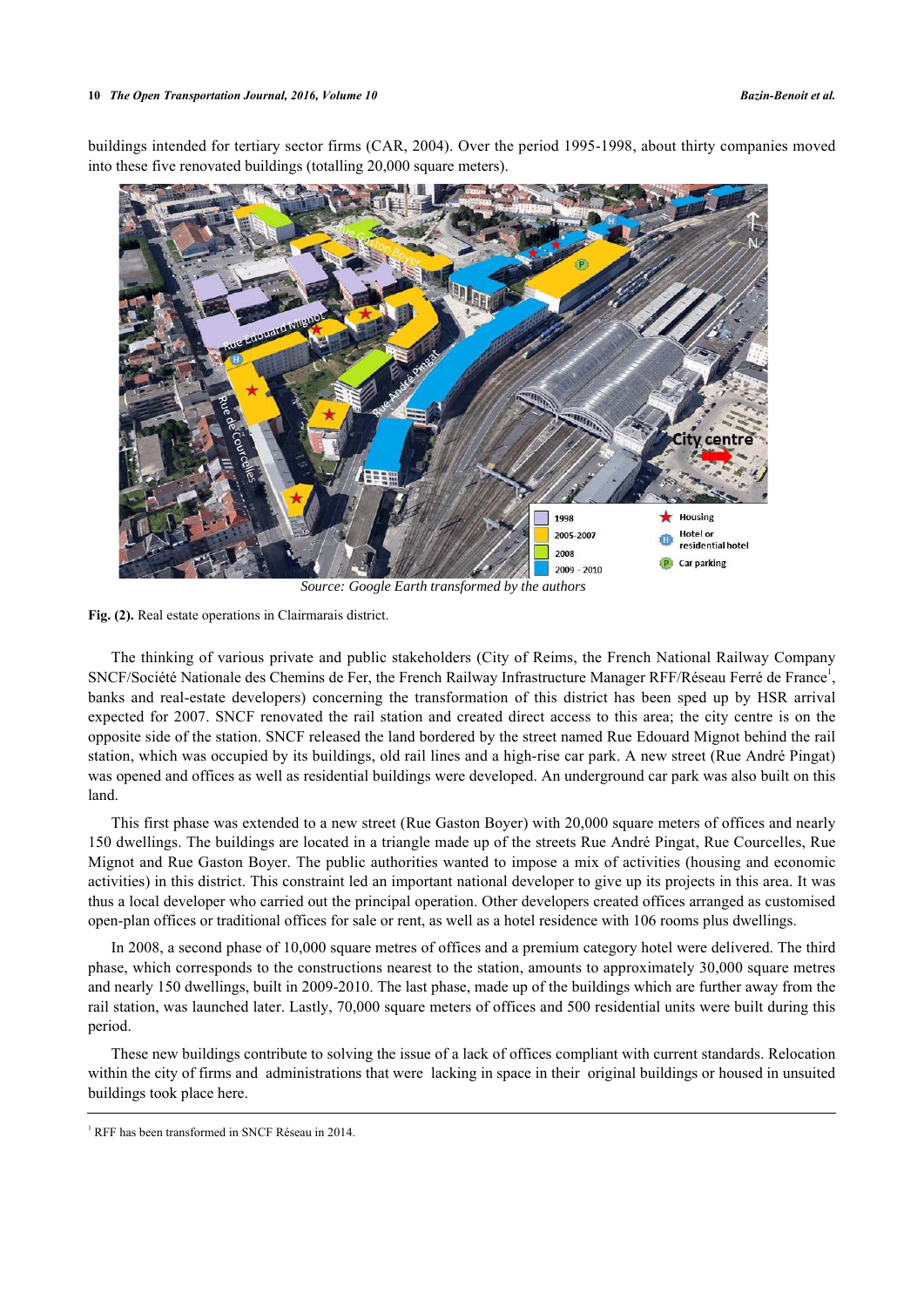# **3.3. The Main Results From the Survey of the Firms**

### *3.3.1. The Activities and Firms in the Clairmarais District*

The image of Clairmarais district is now completely new. One hundred firms are located there and 43 firms responded to a quantitative and qualitative survey aimed at identifying the types of businesses located in the area, their location factors, the HSR impact on location choice and their current use of HSR. The survey was administered using a questionnaire, conducted by phone or mainly face to face. A similar survey was conducted in 2008 and allows comparative analysis of the results.

HSR is expected to induce arrivals of new firms, especially in metropolitan activities, business consultancy and research laboratories. However, established firms are mostly local. Among the firms located in the buildings constructed in the Clairmarais district (Table **[2](#page-4-0)**), many operate in financial and insurance activities (38.1%), scientific and technical activities (23.81%), administrative and support services (23.81%), or public administration, education, healthcare and social work (16.67%). These figures are totally different from what is observed throughout the city as a whole and what was observed in 2008.

At the time of the first survey, almost a quarter of the investigated firms had moved into the district before 2006 (Fig. **[3](#page-5-0)** and Table **[3](#page-4-1)**).

| <b>Activity sectors (No. of firms)</b>                                  | <b>Reims</b><br>(2012) | Clairmarais district<br>(survey 2014) | Clairmarais district<br>(survey 2008) |
|-------------------------------------------------------------------------|------------------------|---------------------------------------|---------------------------------------|
| Agriculture, Industry and Manufacturing                                 | 6.04%                  | $0.00\%$                              | 3.13%                                 |
| Construction                                                            | 9.36%                  | $0.00\%$                              | 9.38%                                 |
| Trade; repair of cars and motorcycles                                   | 23.63%                 | 7.14%                                 | 3.13%                                 |
| Transport and storage                                                   | 2.72%                  | 4.76%                                 | 3.13%                                 |
| Hotels and restaurants                                                  | 5.76%                  | 2.38%                                 | 3.13%                                 |
| Information and communication                                           | 2.86%                  | 4.76%                                 | 6.25%                                 |
| Financial and insurance activities                                      | 6.10%                  | 38.10%                                | 9.38%                                 |
| Real estate activities                                                  | 5.09%                  | 2.38%                                 | 9.38%                                 |
| Scientific and technical activities; administrative and supportservices | 15.89%                 | 23.81%                                | 28.13%                                |
| Public administration, teaching, healthcare and social work             | 14.97%                 | 16.67%                                | 18.75%                                |
| Other types of business                                                 | 7.56%                  | $0.00\%$                              | 6.25%                                 |
| Total                                                                   | 100.00%                | 100.00%                               | 100.00%                               |

### <span id="page-4-0"></span>**Table 2. Activity sectors in Reims (2012) and Clairmarais (survey 2014 and 2008).**

Source: INSEE and authors

Attractiveness existed before HSR arrival. However, a significant number of new firms relocated to this district after this change. The relocation can result from an endogenous or exogenous creation in the urban area, or from a relocation of local activities or exogenous ones.

<span id="page-4-1"></span>**Table 3. The results of the analysis conducted in 2008 and in 2014.**

|                         |             | Survey in 2014    |       |               | Survey in 2008 |                   |       |               |
|-------------------------|-------------|-------------------|-------|---------------|----------------|-------------------|-------|---------------|
| <b>Type of location</b> | Before 2006 | <b>After 2006</b> | Total | $\frac{0}{0}$ | Before 2006    | <b>After 2006</b> | Total | $\frac{0}{0}$ |
| Exogenous creation      |             | 6                 | 9     | 21.43%        |                |                   | 6     | 18.7%         |
| Relocation              |             | 2                 | 2     | 4.76%         |                |                   | 4     | 12.5%         |
| External sub-total      |             | 8                 | 11    | 26.19%        | <sup>0</sup>   |                   | 10    | 31.2%         |
| Internal Relocation     |             | 10                | 11    | 26.19%        | 8              | 11                | 19    | 59.4%         |
| Endogenous creation     |             | 15                | 20    | 47.62%        |                |                   |       | 9.4%          |
| Internal Sub-total      |             | 25                | 31    | 73.81%        |                | 13                | 22    | 68.8%         |
| Total                   |             | 33                | 42    |               | 15             | 17                | 32    |               |
| $\frac{0}{0}$           | 21.43%      | 78.57%            |       | 100.00%       | 46.9%          | 53.1 %            |       | 100%          |

Source: Authors, and [\[24](#page-14-0)]

In the Clairmarais district, it is mainly firms from Reims (73.81%) that decided to relocate there (26.19%) or which were created (47.62%) by local stakeholders.

Exogenous creations and relocations resulting from decisions of stakeholders outside the urban area of Reims,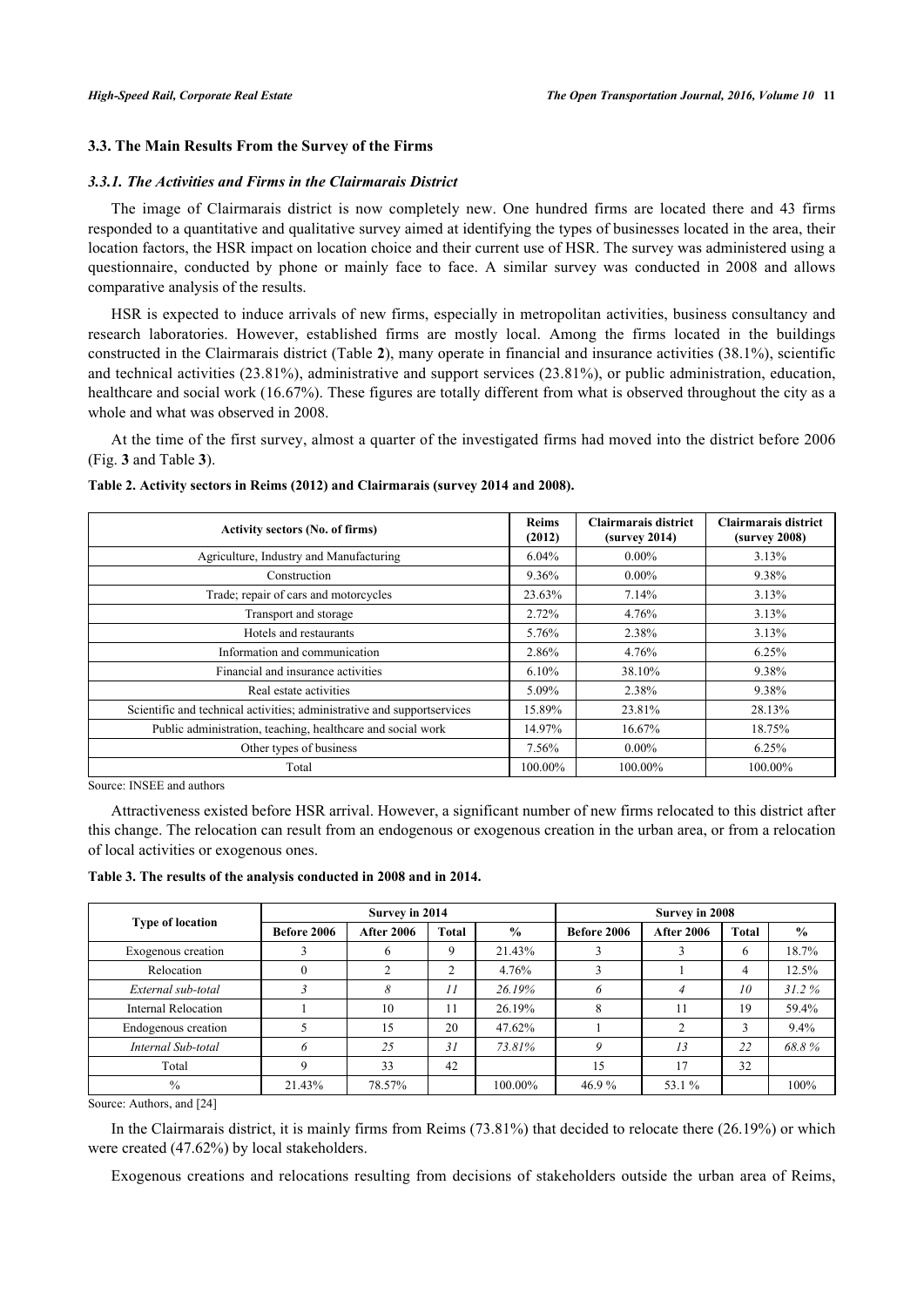account respectively only for 21.43%, and 4.76%, *i.e*. only 26.19 % of the overall establishments. In comparison with the previous survey, the significance of endogenous creations compared to relocations should be noted.

<span id="page-5-0"></span>

*Source: conducted by the authors* 

Fig. (3). Type and date of relocation.

### *3.3.2. Location Factors Self-Reported by Firms*

The study of factors listed by the firms in 2014 to explain their location shows the importance of office availability (20.24%), HSR (11.90%), the image of the district (10.71%) and proximity of clients (10.71%) (Table **[4a](#page-6-0)**). However, the importance of these criteria in the choice of location of firms is very different.

The survey clearly shows that office availability is very important. It allowed many firms, of which nearly 75% are of local origin, to find offices corresponding to current standards. These buildings are more pleasant and adapted to their activity in terms of equipment or size. The location of firms inside the city in this district thus coincides either with their growth in activity and previous buildings that were too cramped or more often with a new activity.

Proximity of clients appears more important in 2014 than in 2008 (Tables **[4a](#page-6-0)** and **[4b](#page-6-0)**). In the case of services like banking services where clients are local, a central location confers a major asset in maintaining the existing market or widening it. At present, the Clairmarais district's image is different from the image it had before the arrival of HSR and urban planning changes. The firms consider that this image can improve their reputation and business.

| <b>Location factors</b>      | Numb. | Frequency $(\% )$ |
|------------------------------|-------|-------------------|
| Offices availability         | 17    | 20.24%            |
| <b>HSR</b>                   | 10    | 11.90%            |
| Image of the district        |       | 10.71%            |
| Proximity of clients         |       | 10.71%            |
| Proximity of the city centre |       | 8.33%             |
| Proximity of the highway     |       | 5.95%             |
| Rail station                 |       | 5.95%             |
| Rent cost                    |       | 5.95%             |

#### **Table 4a. The results of the analysis conducted in 2014.**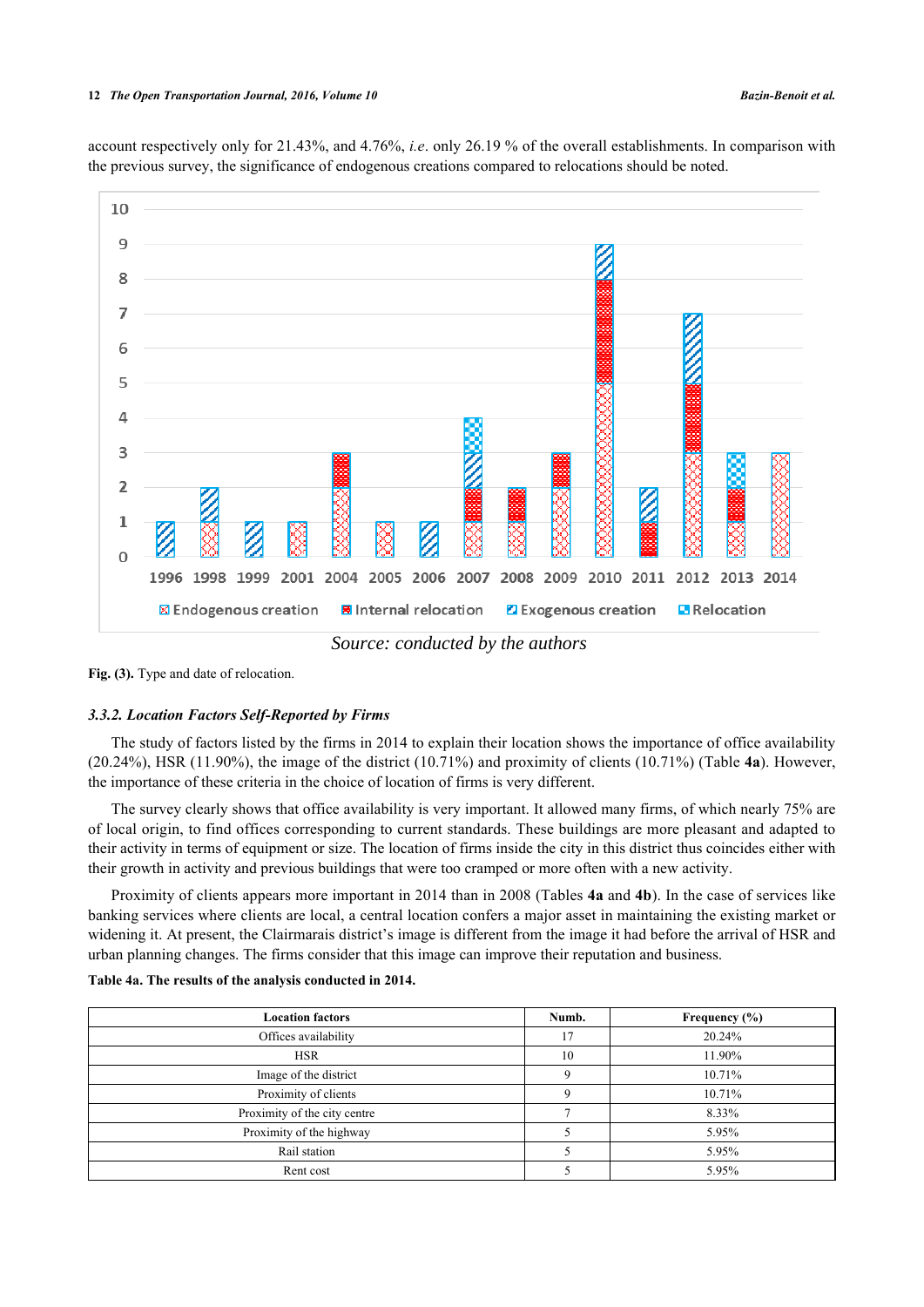*(Table D) contd.....*

| <b>Location factors</b>   | Numb.          | Frequency (%) |
|---------------------------|----------------|---------------|
| Accessibility             | 4              | 4.76%         |
| Public transport          | 3              | 3.57%         |
| Car park                  | ٩              | 3.57%         |
| Proximity of services     | $\mathfrak{D}$ | 2.38%         |
| Image of Reims            |                | 1.19%         |
| Existing activity         |                | 1.19%         |
| Employment area           |                | 1.19%         |
| Proximity of head offices |                | 1.19%         |
| Vicinity of home          |                | 1.19%         |
| Total                     | 84             | 100.00%       |

Source: The authors

#### <span id="page-6-0"></span>**Table 4b. Location factors self-reported by firms in 2008.**

| <b>Location factors</b>       | Numb. $(\% )$ |
|-------------------------------|---------------|
| Office availability           | 23,3%         |
| Proximity of the city centre  | 20,5%         |
| Proximity of the highway      | 17,8%         |
| Proximity of the station      | 15,1%         |
| Proximity of clients          | 6,8%          |
| Accessibility                 | 5,5%          |
| <b>HSR</b>                    | 2,7%          |
| Business district             | 2,7%          |
| Rent costs                    | 1,4%          |
| Student availability for jobs | 1,4%          |
| Car parking                   | 1,4%          |
| Growing and renewed district  | 1,4%          |
| Total                         | 100,0%        |

Source: Authors, and [\[24](#page-14-0)]

The location factors linked to accessibility (proximity of the city centre, highway and rail station) were also underlined by firms. Most of them do not consider global accessibility, but specific accessibility to an infrastructure or a place which appears essential for their activities.

If searching for new buildings remains the prime location factor (Tables **[4a](#page-6-0)** and **[4b](#page-6-0)**), the others are more varied than beforehand. Lastly, in comparison with the 2008 study, HSR became the second most quoted factor in 2014.

# *3.3.3. The Hierarchy of Location Factors Self-Reported by Firms*

During both surveys, the firms could spontaneously classify the 3 factors that contributed to their location in this district by decreasing order of importance (Tables **[5a](#page-7-0)** and **[5b](#page-7-0)**). The analysis of prime location factors quoted by stakeholders shows the importance of client proximity (21.21 %), office availability (15.15 %), then HSR (12.12 %). As a second factor, the firms quote office availability (21.43 %), the image of the district (17.86 %) and the proximity of the city centre (14.30 %). Finally as a third factor, the firms still favour office availability (21.05 %), HSR (21.05 %), client proximity (10.53%), highway proximity (10.53%) and the existence of car parks (10.54%).

Consequently, if office availability is always the first location factor, it seems less important in 2014 than in the previous study, whereas proximity of clients is more important. Two elements can explain this point: firstly, it can be due to the functional mix of the district, which allows broadening of the market. Secondly, it can be due to the willingness to explore the Parisian market. Once again, HSR plays a more important role in 2014 than in 2008. It seems that it is overall accessibility which is important, as previously quoted [\[23](#page-13-20)].

Client proximity (as a 1st factor) corresponds to a standard profile of firms, which also locate due to

- Seeking available offices (28.60%),
- Benefiting from the image of the district (28.60%) and rail station proximity (14.30%).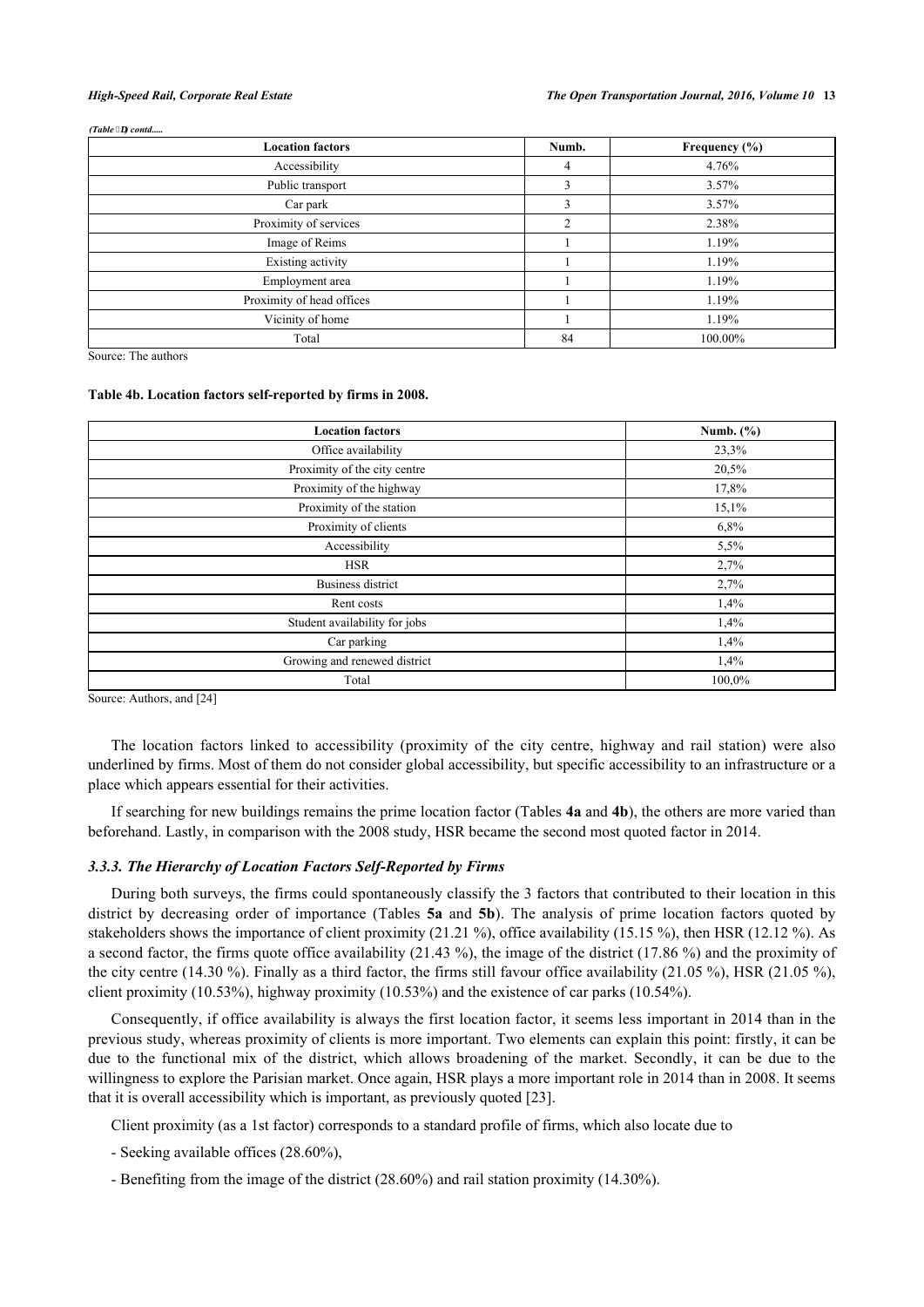# **Table 5a. Hierarchy of location factors self-reported by firms in 2014.**

| <b>Location factors</b>   | 1 <sup>st</sup>              | 2 <sup>nd</sup>              | 3 <sup>rd</sup>   |
|---------------------------|------------------------------|------------------------------|-------------------|
|                           | Frequency (%)                | Frequency (%)                | Frequency $(\% )$ |
| Client proximity          | 21.21%                       |                              | 10.53%            |
| Office availability       | 15.15%                       | 21.43%                       | 21.05%            |
| <b>HSR</b>                | 12.12%                       | 3.57%                        | 21.05%            |
| Image of district         | 9.09%                        | 17.86%                       | 5.26%             |
| Rent costs                | 9.09%                        | 3.57%                        | 5.26%             |
| Highway proximity         | 6.06%                        | 3.57%                        | 10.53%            |
| City centre proximity     | 6.06%                        | 14.30%                       | 5.26%             |
| Rail station              | 6.06%                        | 7.14%                        | 5.26%             |
| Service proximity         | 6.06%                        | ۰                            |                   |
| Public transport          | $\qquad \qquad \blacksquare$ | 7.14%                        | ٠                 |
| Proximity of head offices | 3.03%                        | $\qquad \qquad \blacksquare$ | ۰                 |
| Image of Reims            | 3.03%                        | $\overline{\phantom{a}}$     | ۰                 |
| Existing activity         | 3.03%                        | $\overline{\phantom{a}}$     |                   |
| Accessibility             |                              | 10.71%                       | 5.26%             |
| Employment area           |                              | 3.57%                        | ۰                 |
| Car park                  |                              | 3.57%                        | 10.54%            |
| Vicinity of home          |                              | 3.57%                        |                   |
| Total                     | 100.00%                      | 100.00%                      | 100.00%           |

Source: The authors

# <span id="page-7-0"></span>**Table 5b. Hierarchy of location factors self-reported by firms in 2008.**

| <b>Location factors</b>      | 1 <sup>st</sup>   | 2 <sup>nd</sup>          | 3 <sup>rd</sup>   |
|------------------------------|-------------------|--------------------------|-------------------|
|                              | Frequency $(\% )$ | Frequency $(\% )$        | Frequency $(\% )$ |
| Office availability          | 40.0%             | 8.0%                     | 20.8%             |
| City centre proximity        | 24.0%             | 28.0%                    | 8.3%              |
| Station proximity            | 12.0%             | 12.0%                    | 20.8%             |
| Client proximity             | 12.0%             | $4.0\%$                  | 4.2%              |
| <b>Business district</b>     | 8.0%              | $\overline{\phantom{a}}$ | ۰                 |
| Accessibility                | $4.0\%$           | 8.0%                     | 4.2%              |
| Highway proximity            |                   | 24.0%                    | 29.,2%            |
| Rent costs                   |                   | $4.0\%$                  |                   |
| Available students for jobs  | ۰                 | $4.0\%$                  |                   |
| Growing and renewed District |                   | $4.0\%$                  |                   |
| <b>HSR</b>                   | ٠                 | $4.0\%$                  | 4.2%              |
| Parking                      |                   | $\overline{\phantom{0}}$ | 8.3%              |
| Total                        | 100.0%            | 100.0%                   | 100.0%            |

Source: Based on [\[24](#page-14-0)]

Cross-referring the first two location factors evoked by firms provides a wealth of information (Tables **[6a](#page-8-0)** and **[6b](#page-8-0)**). **Table 6a. First and second location factors self-reported by firms in 2014.**

| $\boldsymbol{\gamma}$ <sup>nd</sup><br>location<br>factor 1 <sup>st</sup>   None  <br>location<br>factor |       | offices<br>availability | Image<br>of | City<br>centre<br>district proximity | $[Accessibility] \label{eq:1} \left\vert \frac{1}{\text{transport}} \right\vert \text{station} \left\vert \text{ park} \right\vert^{\text{J}}$ | Public | Rail  | Car Enployment<br>area | <b>HSR</b> | Rent<br>costs | of<br>home | $ V$ icinity $ H$ ighway<br>proximity | Total  |
|----------------------------------------------------------------------------------------------------------|-------|-------------------------|-------------|--------------------------------------|------------------------------------------------------------------------------------------------------------------------------------------------|--------|-------|------------------------|------------|---------------|------------|---------------------------------------|--------|
| Client<br>proximity                                                                                      | 28.6% | 28.6%                   | $28.6\%$    |                                      |                                                                                                                                                |        | 14.3% |                        |            |               |            |                                       | 100.0% |
| Available 40.0%<br>offices                                                                               |       |                         |             |                                      | 20.0%                                                                                                                                          | 20.0%  |       | 20.0%                  |            |               |            |                                       | 100.0% |
| <b>HSR</b>                                                                                               |       | 25.0%                   |             | 50.0%                                |                                                                                                                                                |        |       |                        |            |               |            | 25.0%                                 | 100.0% |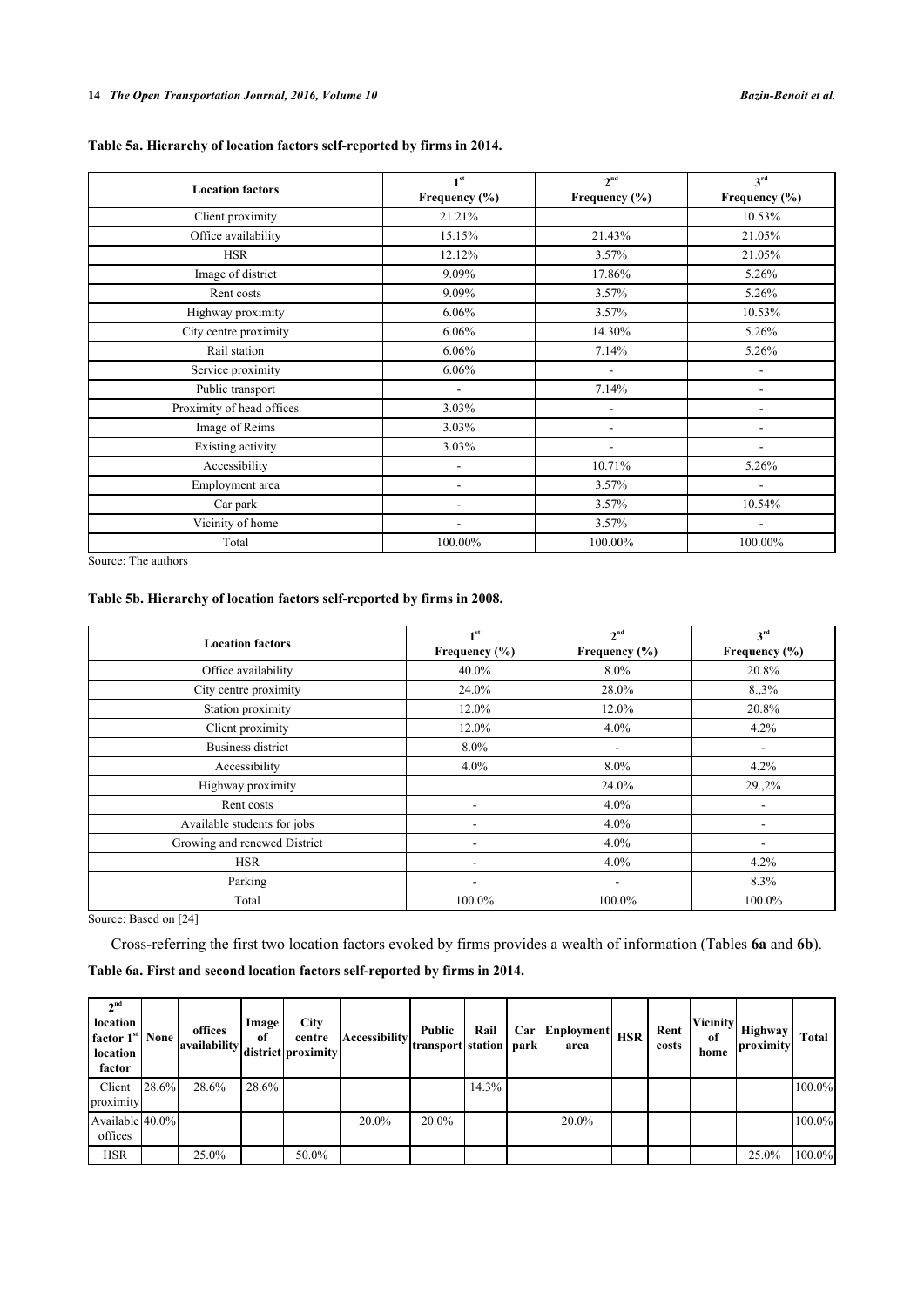*(Table D) contd.....*

| $2^{nd}$<br>location<br>factor 1st<br>location<br>factor | None  | offices<br>availability | Image<br>of | <b>City</b><br>centre<br>district proximity | $ {\text{Accessibility}}\left \text{transport}\right $ station | <b>Public</b> | Rail   | Car<br>park | <b>Enployment</b><br>area | <b>HSR</b> | Rent<br>costs | <b>Vicinity</b><br>of<br>home | Highway<br>proximity | Total  |
|----------------------------------------------------------|-------|-------------------------|-------------|---------------------------------------------|----------------------------------------------------------------|---------------|--------|-------------|---------------------------|------------|---------------|-------------------------------|----------------------|--------|
| Image of $33.3%$<br>district                             |       | 33.3%                   |             |                                             | 33.3%                                                          |               |        |             |                           |            |               |                               |                      | 100.0% |
| Rent<br>costs                                            |       | 66.7%                   |             |                                             |                                                                | 33.3%         |        |             |                           |            |               |                               |                      | 100.0% |
| Highway<br>proximity                                     |       |                         |             |                                             | 50.0%                                                          |               |        |             |                           | 50.0%      |               |                               |                      | 100.0% |
| Rail<br>station                                          |       |                         | 50.0%       |                                             |                                                                |               |        |             |                           |            |               | 50.0%                         |                      | 100.0% |
| City<br>centre<br>proximity                              |       |                         |             | 50.0%                                       |                                                                |               |        | 50.0%       |                           |            |               |                               |                      | 100.0% |
| Service<br>proximity                                     |       |                         | 50.0%       | 50.0%                                       |                                                                |               |        |             |                           |            |               |                               |                      | 100.0% |
| Existing<br>activity                                     |       |                         | 100.0%      |                                             |                                                                |               |        |             |                           |            |               |                               |                      | 100.0% |
| Image of<br>Reims                                        |       |                         |             |                                             |                                                                |               |        |             |                           |            | 100.0%        |                               |                      | 100.0% |
| Head<br>office<br>proximity                              |       |                         |             |                                             |                                                                |               | 100.0% |             |                           |            |               |                               |                      | 100.0% |
| Total                                                    | 15.2% | 18.2%                   | 15.2%       | 12.1%                                       | 9.1%                                                           | 6.1%          | 6.1%   | 3.0%        | 3.0%                      | $3.0\%$    | $3.0\%$       | 3.0%                          | 3.0%                 | 100.0% |

Source: The authors

More than a quarter of these firms do not give any other location factor.

On the other hand, firms forming another profile only search for offices as their first location factor and no other factor (40%); the others quote accessibility in general (20%) and public transport proximity (20%). One indicates the importance of the employment area as the second factor. Finally, firms in the third profile favour HSR (as a  $1<sup>st</sup>$  factor) and city centre proximity (50%), available offices (25%) and highway proximity (25%).

Cross-referring of the first factor of location and the type of location is also interesting (Table **[6b](#page-8-0)**).

In the case of an intra-city relocation, firms are seeking client proximity (30%), available offices (30%) and lower rent costs (20%). In the case of endogenous creation, location factors are more varied even if the prime factors quoted are client proximity (17.65%) and HSR (17.65%). With regard to relocations, the firms seek city centre proximity (50%) and client proximity (50%). For exogenous creations, the reasons are very diverse: image of the district, rent costs, service proximity and HSR.

<span id="page-8-0"></span>**Table 6b. First location factors self-reported by firms and type of location in 2014.**

| <b>Location factor</b> |         | Internal relocation Endogenous creation | <b>Exogenous creation</b> | <b>Relocation</b> | <b>Total</b> |
|------------------------|---------|-----------------------------------------|---------------------------|-------------------|--------------|
| Highway proximity      |         | 11.76%                                  |                           |                   | 6.06%        |
| City centre proximity  |         | 5.88%                                   |                           | 50.00%            | 6.06%        |
| Rail station           | 10.00%  | 5.88%                                   |                           |                   | 6.06%        |
| Image of district      |         | 11.76%                                  | 25.00%                    |                   | 9.09%        |
| Available offices      | 30.00%  | 11.76%                                  |                           |                   | 15.15%       |
| Rent costs             | 20.00%  |                                         | 25.00%                    |                   | 9.09%        |
| Client proximity       | 30.00%  | 17.65%                                  |                           | 50.00%            | 21.21%       |
| Service proximity      |         | 5.88%                                   | 25.00%                    |                   | 6.06%        |
| Head office proximity  | 10.00%  |                                         |                           |                   | 3.03%        |
| Image of Reims         |         | 5.88%                                   |                           |                   | 3.03%        |
| Existing activity      |         | 5.88%                                   |                           |                   | 3.03%        |
| <b>HSR</b>             |         | 17.65%                                  | 25.00%                    |                   | 12.12%       |
| Total                  | 100.00% | 100.00%                                 | 100.00%                   | 100.00%           | 100.00%      |

Source: The authors

The analysis of HSR use for work-related travel confirms that directors and managers travel regularly<sup>[2](#page--1-0)</sup> (Table  $7$ ).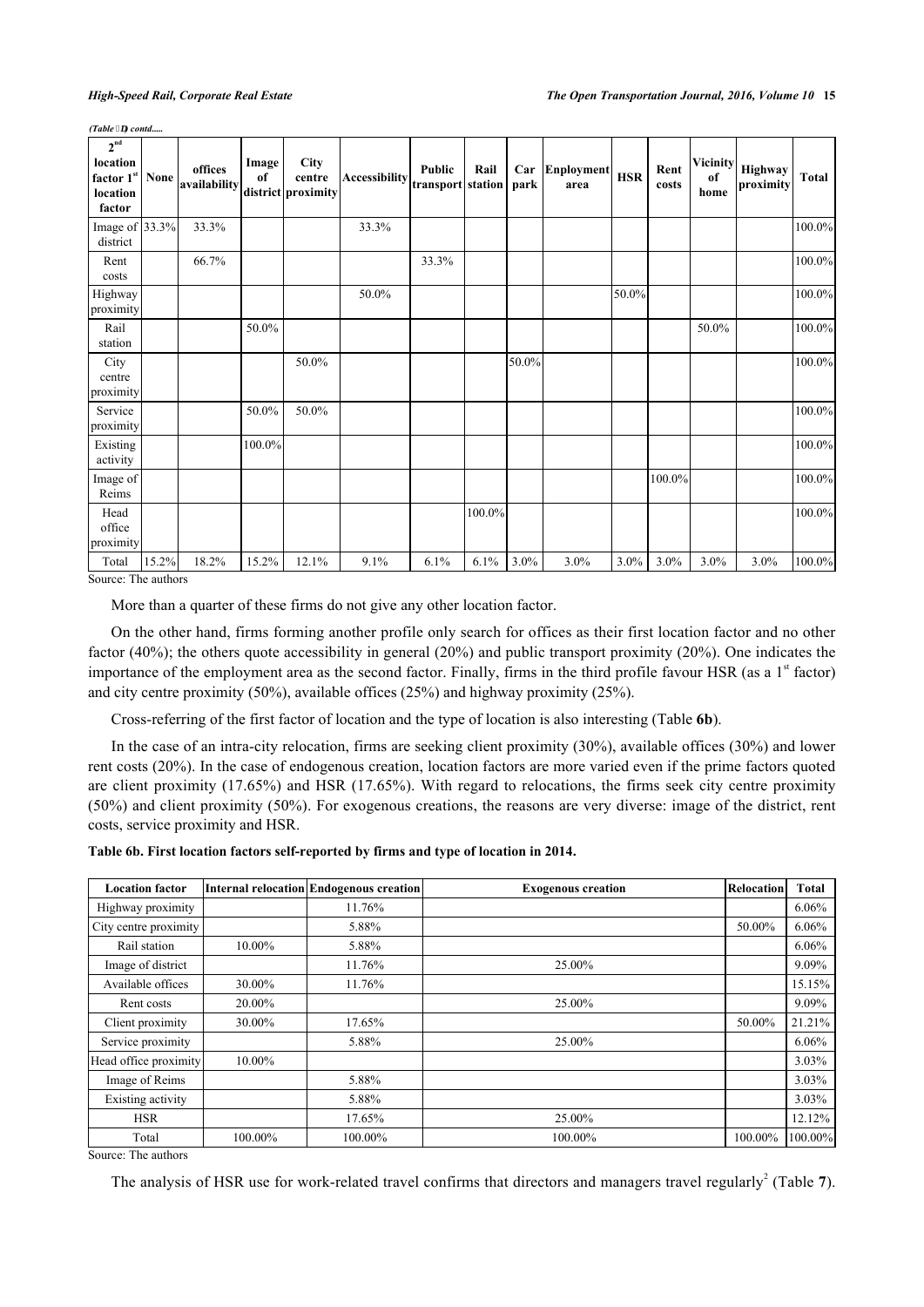Over half of the directors and managers of firms which use HSR, use it once to several times per week, compared with only 35.71% for the employees. Half of the firms declare that the employees use it less than once a month in the year. However, 54.76% of the firms never use the HSR for their work-related travel.

The analysis of location factors and firms' profiles shows a certain evolution since the first survey. In 2008, only two firms among 26 evoked HSR in their location choice, but they are much more plentiful in 2014. Moreover, the statistics confirm this use for work-related travel (Table **[7](#page-9-0)**). The evolution in the type of firms and sample-related bias in the studies in 2008 or in 2014 could perhaps partly explain these differences in the location factors. Thus, 65% of firms located in the district in 2007 were still located there in 2014.

However, another more efficient explanation can be advanced. Before the period of building in Reims which accompanied the arrival of the HSR, offices were lacking. Between 2006 and 2010, only the Clairmarais district could provide new buildings. With the extension of the Clairmarais district but also of the Bezannes area near the Champagne-Ardenne station and also of the Croix-Blandin area, choice becomes possible and firms less often chose the Clairmarais district for its office availability than for other needs. In addition, firms have completely integrated the advantages of HSR for their work-related travel, whereas it was not the case in 2008. HSR is thus a location factor but it is only the third location factor behind client proximity and office availability.

| Frequency of work-related travel | <b>Director</b> | <b>Manager</b>   | Employee       |
|----------------------------------|-----------------|------------------|----------------|
| 5/week                           | 2               | $\boldsymbol{0}$ |                |
| $3$ /week                        | 2               |                  |                |
| $2$ /week                        | 3               |                  | $\mathbf{0}$   |
| 1/week                           | 3               | $\theta$         | 3              |
| Once to several times per week   | 55.56%          | 50.00%           | 35.71%         |
| 3/month                          | $\mathbf{0}$    | $\mathbf{0}$     |                |
| 2/month                          |                 |                  | $\mathbf{0}$   |
| 1/month                          | $\overline{2}$  |                  |                |
| 15/year                          |                 | $\theta$         | $\mathbf{0}$   |
| Once to several times per month  | 22.22%          | 50.00%           | 14.29%         |
| 10/year                          | $\mathbf{0}$    | $\mathbf{0}$     |                |
| 5/year                           | $\overline{2}$  | $\mathbf{0}$     | $\mathbf{0}$   |
| 4/year                           |                 | $\mathbf{0}$     | $\mathbf{0}$   |
| $3$ /year                        |                 | $\mathbf{0}$     | $\overline{2}$ |
| $2$ /year                        | $\overline{0}$  | $\mathbf{0}$     |                |
| $1$ /year                        | $\overline{0}$  | $\mathbf{0}$     |                |
| Occasionally                     | $\mathbf{0}$    | $\mathbf{0}$     | $\overline{2}$ |
| Other rhythms                    | 22.22%          | $0.00\%$         | 50.00%         |
| Total                            | 18              | 4                | 14             |

<span id="page-9-0"></span>**Table 7. Frequency of work-related travel in 2014.**

Source: The authors

# **3.4. The Main Results of the Survey on Developers**

In Reims, five real estate developers invested in the Claimarais district just before the arrival of HSR and just afterwards. A qualitative survey based on data collected from interviews was conducted with them and two others that invested in other districts of the city (Table **[8](#page-11-0)**). Three main results can be put forward:

First, local developers and investors joined with an external developer to build offices in this district.

The first operations were carried out as early as in 2004, when the HSR line was planned. This district had already begun to be occupied by some local companies, which indicated local demand for higher-standard tertiary sector premises, whether new or renovated.

The first important creations of tertiary sector offices (30.000 m²) in this district, just behind the station, were the result of an association between:

-A local developer from a small local family company whose activity was established in Reims.

 $<sup>2</sup>$  In 2008, there was no specific question concerning this point but during the interviews, many firms indicate that they do not use HSR.</sup>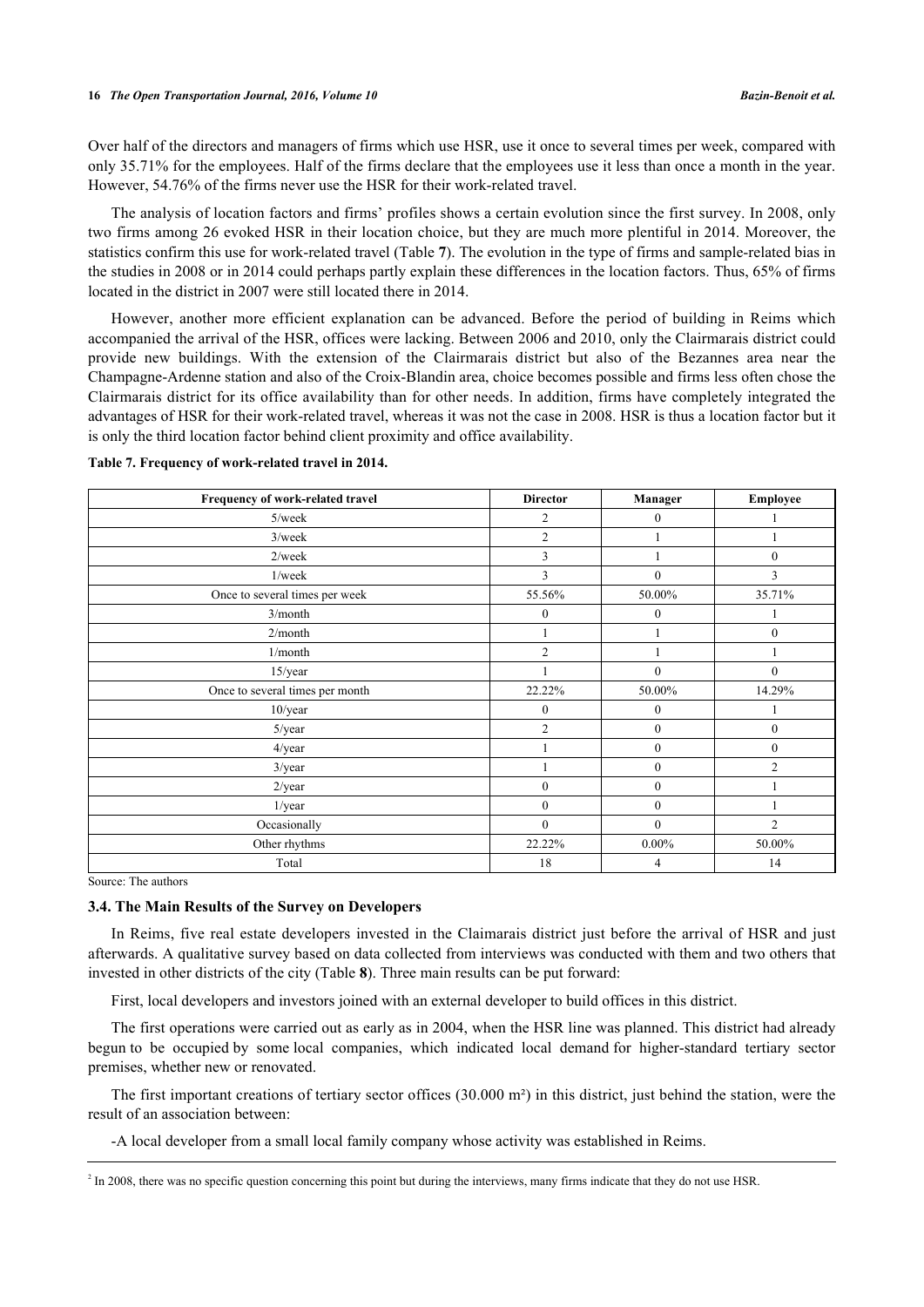-A national developer established in 10 French cities who began to invest in residential real estate in Reims in 2000 (a repositioning strategy without any link to HSR).

-A local bank subsidiary specialized in real estate investments.

This association of investors (one of them of strictly local origin, the two others positioned in the greater North-East of France) was an answer to the will of the city to develop a tertiary zone around the HSR central station.

The first operation found a buyer for two thirds of the real estate (for the regional head office of the French railway company which tried to regroup its activities) and the third part (initially without buyer) was sold very quickly. These investors also wanted, albeit in a more marginal way, to build apartment hotels (two hotels) and parking lots, since the will of the city was, at this time, to mix offices and housing in this district. This last one was classified as such (in the urban location plan or PLU) in order to avoid having housing only.

Other developers were interested in the district, but abandoned the project for two main reasons. On the one hand, the reason was the purchase prices of the land, which represented a risky operation for them. This was due to their poor knowledge of local demand. In particular, the risk was great for one of them, whose strategy was to build without buyers and therefore needed to sell quickly. On the other hand, others only wished to build residential real estate. At this time, external developers did not believe in the capacity of a city such as Reims to fill tertiary sector offices. Some of them invested for the first time in the city centre of Reims (a major one invested massively in 2008 near to the hypercentre and in 2010 within the hyper-centre) in residential real estate.

Consequently, seven years after the arrival of HSR, it is possible to observe a set of stakeholders with unequal knowledge of the market and with different investment strategies.

Secondly, as quoted before, the essentially endogenous demand can be satisfied by the supply of significant land reserves in this district. According to developers and investors interviewed, there was a very significant demand for relocation of business activities previously located in the city centre. These offices were too cramped and confronted with car parking difficulties. We can then qualify what happened as a "HSR effect" only insofar as the city waited for the arrival of HSR to offer a coherent set of land reserves in this district. As in many cities, the city itself thus wanted to create an HSR effect. This considerable demand also resulted from evolution in legislation, relative to binding obligations concerning accessibility for disabled people to offices, as well as new insulation standards.

The need to have access to new technologies also contributed to the demand for new premises, which allow pooling of equipment, meeting and conference rooms. Being located in this district could also allow firms to visit clients located in Paris more easily and to better absorb the growth of anticipated activity. Consequently, the district attracts more exogenous activities (estimated at approximately a third) than other office areas in the city. The High Speed Train station in Bezannes, for example, is more characterized by endogenous relocation, according to the interviews with the developers.

Besides, the demand for relocation of Parisian activities never emerged.

Thirdly, the role of urban governance appears to have been essential in explaining the building dynamic in this district. The city's policy seems to have been a determining factor in the tertiary destination of this district. It obliged developers and investors to build mixed surfaces (office and residential real estate). This immediately excluded investors only interested in residential investments, as was the case with the major national investors. In this way, the city's urban planning service facilitated the creation of this district in terms of land use. The city's strong desire was combined with a large scale communication operation. Reims has created (with the "Reims-Epernay" chamber of commerce and industry) an economic development agency to promote the city to outside firms. This agency, called "Invest in Reims", is (according to interviews) seen as a real facilitator in welcoming external business managers and as a genuine ambassador of the city at trade fairs.

Other communication operations, aimed at the Parisian public for instance, contributed to modifying the image of the city, previously considered as rather very quiet and conservative. The arrival in this district of an investor boasting the experience of Euralille (the business district at the central HSR station in Lille), reassured the city stakeholders in their will to obtain a quite similar dynamic, despite a very different context in terms of city size. This strategy, which intends to reproduce the dynamic of bigger cities, has been decisive in the current destination of this district. The junction of the historic façade of the HSR station with the hyper-city centre and the arrival of the tramway three years after HSR also contributed to this policy in Reims.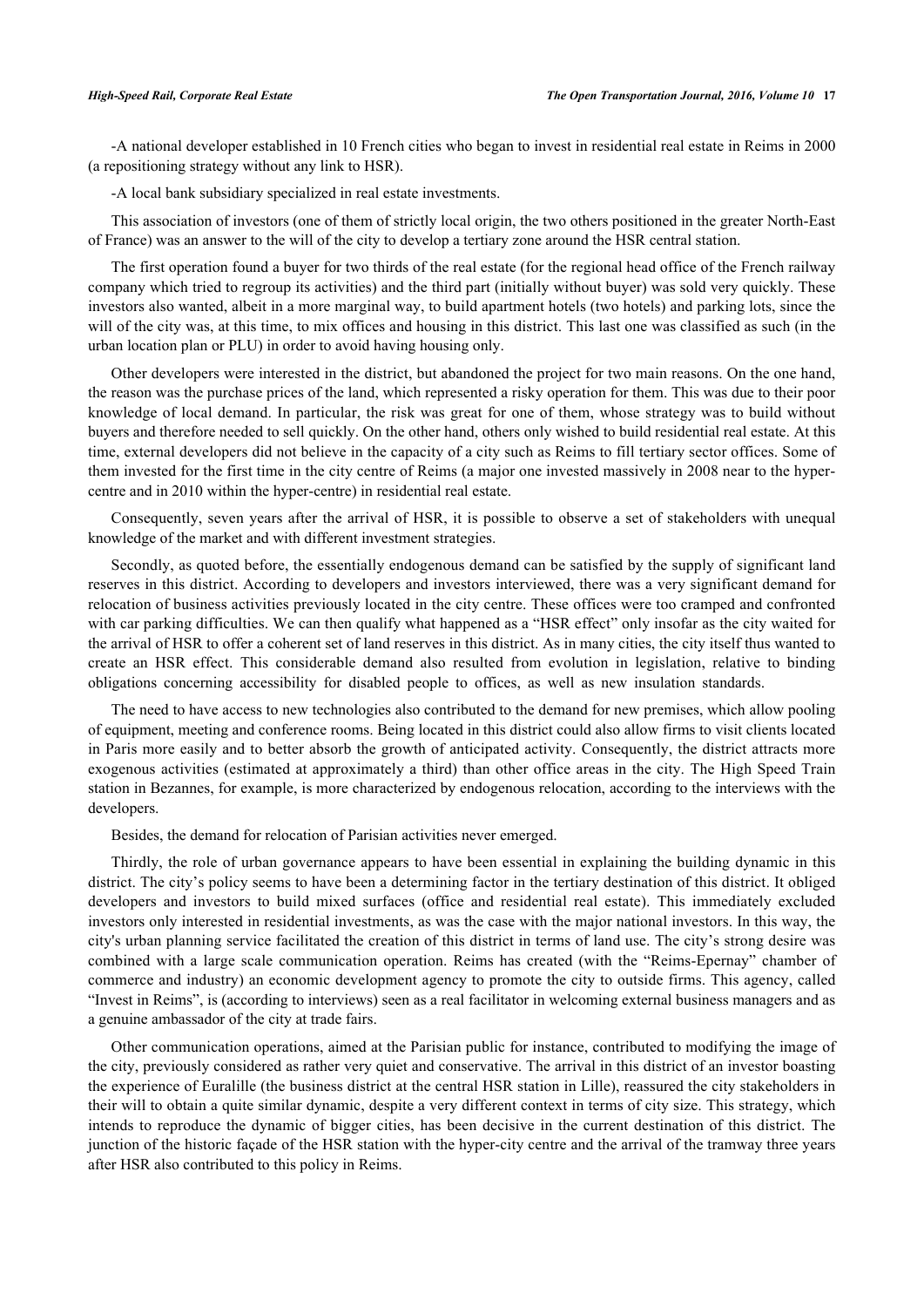HSR then became an additional location factor, associated with other transportation systems existing near to this district (highways, regional express trains, the tramway four years later, buses and taxis).

The image effect associated with HSR seems, at the beginning, to have been important only for local stakeholders. It is the city authorities, while drawing on examples of past experiences and through imitation, which believed in the future of the station district. The city decided to develop a tertiary and residential offer in this district. Local developers and investors also believed in the choices of the city. However, this dynamism has led some outside developers to choose Reims in the case where they had a new strategy of investing in medium-sized cities. In this case, HSR influences city managers and local developers that then influence outside ones. The investors also consider that HSR has tempered the effects of the crisis. Indeed, in this district, the marketing operations have worked relatively well in spite of the economic climate. This can appear as contradictory in a context where banks are quite nervous and where fiscal policy restricts the possibilities of revitalizing this type of activity.

| Investigated<br>investors            | Geographic<br>scale                | Date of<br>investment<br>in Reims | <b>Building</b><br>in this<br>district | <b>Nature of</b><br>buildings                                                | <b>Specificity</b>                               | <b>Cited factors</b><br>relative to the<br>choices of Reims for<br>activities                 | <b>Importance of HSR in the</b><br>choice of Reims for developing<br>their activity (and of the<br>Clairmarais district if they built<br>in it).                                                 |
|--------------------------------------|------------------------------------|-----------------------------------|----------------------------------------|------------------------------------------------------------------------------|--------------------------------------------------|-----------------------------------------------------------------------------------------------|--------------------------------------------------------------------------------------------------------------------------------------------------------------------------------------------------|
| Montroyal                            | Local /<br>regional                | 1990                              | Yes                                    | Offices<br>Housing                                                           | Developer                                        | Local roots                                                                                   | A HSR district able to develop -<br>HSR allows the firms of Reims to<br>find more markets in Paris.                                                                                              |
| <b>Brooks</b>                        | Local                              | 1993                              | Yes                                    | Housing                                                                      | Developer                                        | Local roots                                                                                   | In this period, they considered<br>that it was an HSR district able to<br>develop, but that HSR is very<br>expensive and the economic crisis<br>occurred.                                        |
| Nord-Est<br>aménagement<br>promotion | Regional                           | 1999                              | Yes                                    | Offices<br>Housing<br>Hotels                                                 | Co-promoter<br>(subsidiary of a<br>bank)         | Local roots                                                                                   | Easier marketing of real property<br>in HSR districts - A HSR is an<br>additional selling factor for<br>external buyers - Markets are<br>boosted thanks to the proximity<br>of Paris.            |
| Nacarat                              | International<br>National<br>Local | 2000                              | Yes                                    | Offices<br>Apartment<br>hotel<br>Parking lots<br>Student<br>residence        | Developer<br>(who<br>experienced<br>«Euralille») | They are positioned<br>in the 20 biggest<br>cities in France $+2$ at<br>international level.  | They had already invested in<br>HSR districts and they perceived<br>a possible dynamic for tertiary<br>activities.                                                                               |
| Pingat                               | National<br>Local                  | 2004                              | Yes                                    | Housing                                                                      | Architect,<br>Developer                          | Local roots                                                                                   | A HSR district able to develop.                                                                                                                                                                  |
| Bouygues                             | International<br>National<br>Local | 2007                              | No                                     | Housing (other<br>districts.<br>including the<br>HSR station of<br>Bezannes) | Developer                                        | Desire to cover the<br>territory - It is the<br>more dynamic city in<br>the department.       | HSR is an additional location<br>factor among others (they<br>invested in the district of the<br>Bezannes HSR station).                                                                          |
| Lazard Group                         | International<br>National<br>Local | 2008                              | N <sub>o</sub>                         | Offices (other<br>districts.<br>including the<br>HSR station of<br>Bezannes) | Investor<br>(building<br>without buyer)          | Strategy of<br>investment in<br>medium-sized cities -<br>dynamism perceived<br>at trade fairs | Important role for a city of this<br>size, but they withdrew from the<br>HSR district in Bezannes because<br>of the crisis, which made their<br>investments very risky ones<br>(without buyers). |

<span id="page-11-0"></span>

|  |  | Table 8. Investors and the possible role of HSR in location choices in the Clairmarais district. |
|--|--|--------------------------------------------------------------------------------------------------|
|--|--|--------------------------------------------------------------------------------------------------|

Source: The authors based on interviews

# **4. CONCLUSION AND FURTHER PERSPECTIVES**

In the first survey, we underlined a paradox: firms relocated to business districts near the HSR Clairmarais station, but HSR was not an important location factor and, moreover, firms did not use HSR. We suggested that the important element in the location process was not the location factors of firms but the real estate supply.

We have shown that these firms had decided to relocate to this district mainly according to land availability. Since the behavior of real estate stakeholders (developers and investors) was not analyzed, we concluded that the important question was to know what role HSR plays in the real estate supply.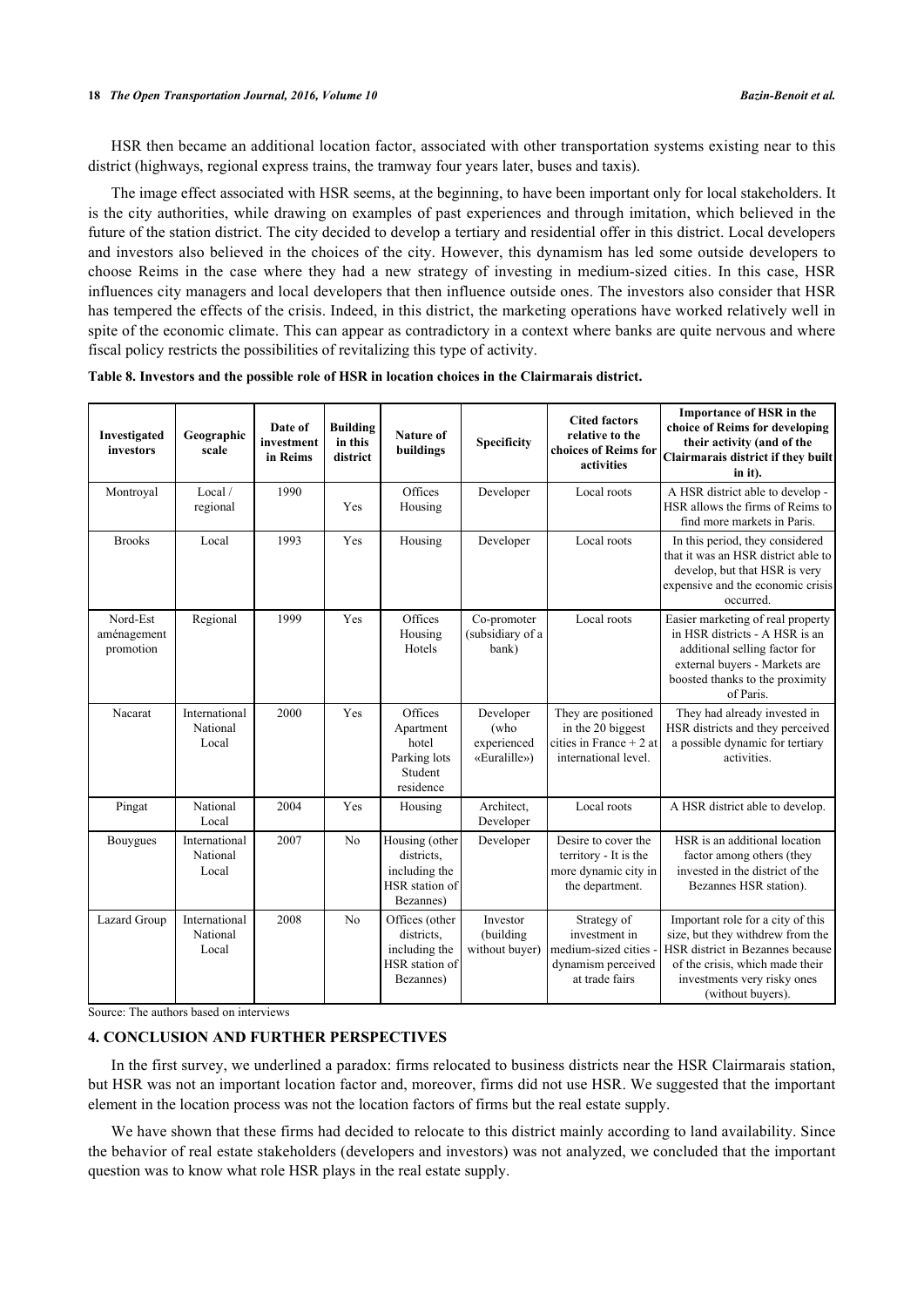Our hypothesis was that HSR services are a tool for producing information on cities served, which decreases the perceived risks by investors and induces a modern image of the city and station district. In this process, we assumed that the role of local public stakeholders was central.

In this second survey our aim was to test a possible evolution of the location factors and to identify if the newly established firms were local ones or external ones, as well as the reasons why developers invest in this area.

This second survey allowed us to test this evolution and to check the validity of our previous hypothesis. The results were sometimes quite similar but also sometimes quite different concerning firms' location factors.

Firstly, the firms were always mainly of local origin. This business district does not attract many external firms.

Secondly, we noted significant differences in the kinds of activities. Financial and insurance activities are now the most important sector in the district.

Thirdly, HSR is a more important location factor in 2014 than in 2008. Indeed, in 2008 there was a limited supply of new office premises elsewhere in the city. The companies had no real choices in terms of location. Nowadays, there is much more choice (several districts have built office premises: Croix Blandin, Bezannes, *etc*.); Clairmarais is a more central but also a more expensive district. Consequently, firms which have located there really need a central location and HSR for their travel.

Fourthly, client proximity is more important in 2014. This can be explained by the functional mix of the district that induces a local demand (for financial and insurance products) but also by the fact that HSR also allows a greater proximity to Parisian clients.

Concerning real estate stakeholders, since 2007, the city has attracted national investors that have built, but mainly in other districts. Before 2007, only one outside developer had built in this city, more specifically in the hyper-centre as early as in 2000. In 2004, this developer joined with two other local developers to invest also in this district. This can be analyzed as a signal that leads other outside investors to decide to invest. However, it is important to note that investments by outside developers also correspond to their general willingness to invest in medium-sized cities.

The perceived dynamism of the city is another reason. It is due to pro-active communication by the economic development agency "Invest in Reims" and also to the fact that when looking for mid-sized cities in which to invest, the presence of the HSR is reassuring.

Finally, it must also be underlined that the city authorities played a genuinely important role in the tertiary functional destination of this district.

Our previous hypothesis seems to be only partially validated. If there is an image effect, it is a local one for private and public local stakeholders. Developers and investors with local roots and the city's willingness were critical to the district's dynamism. They produce an image effect that can attract national developers and investors. The local authorities wanted to create a HSR effect in this district and this wish was partially transformed into fact seven years later. If the causality between HSR and firms' location was only indirect in 2008, it is now both direct and indirect.

Lastly, it would also be interesting to study the Bezannes district, where the other HSR station is located, where a later but genuine dynamic is beginning to appear, where what is considered as the biggest private hospital in Europe is going to be located and where national investors were the first ones to invest, whilst they were more cautious in the Clairmarais district.

# **CONFLICT OF INTEREST**

The authors confirm that this article content has no conflict of interest.

# **ACKNOWLEDGEMENTS**

The authors would like to thanks the students of Reims University (from the Management Logistics and Transport department of the IUT) who conducted the survey concerning firms' location factors, as well as developers and investors who accepted to be interviewed. The authors appreciate the previous economic support of the Regional Council of Champagne-Ardenne and the current economic support of PREDIT (French program of research, experimentation and innovation in land transport).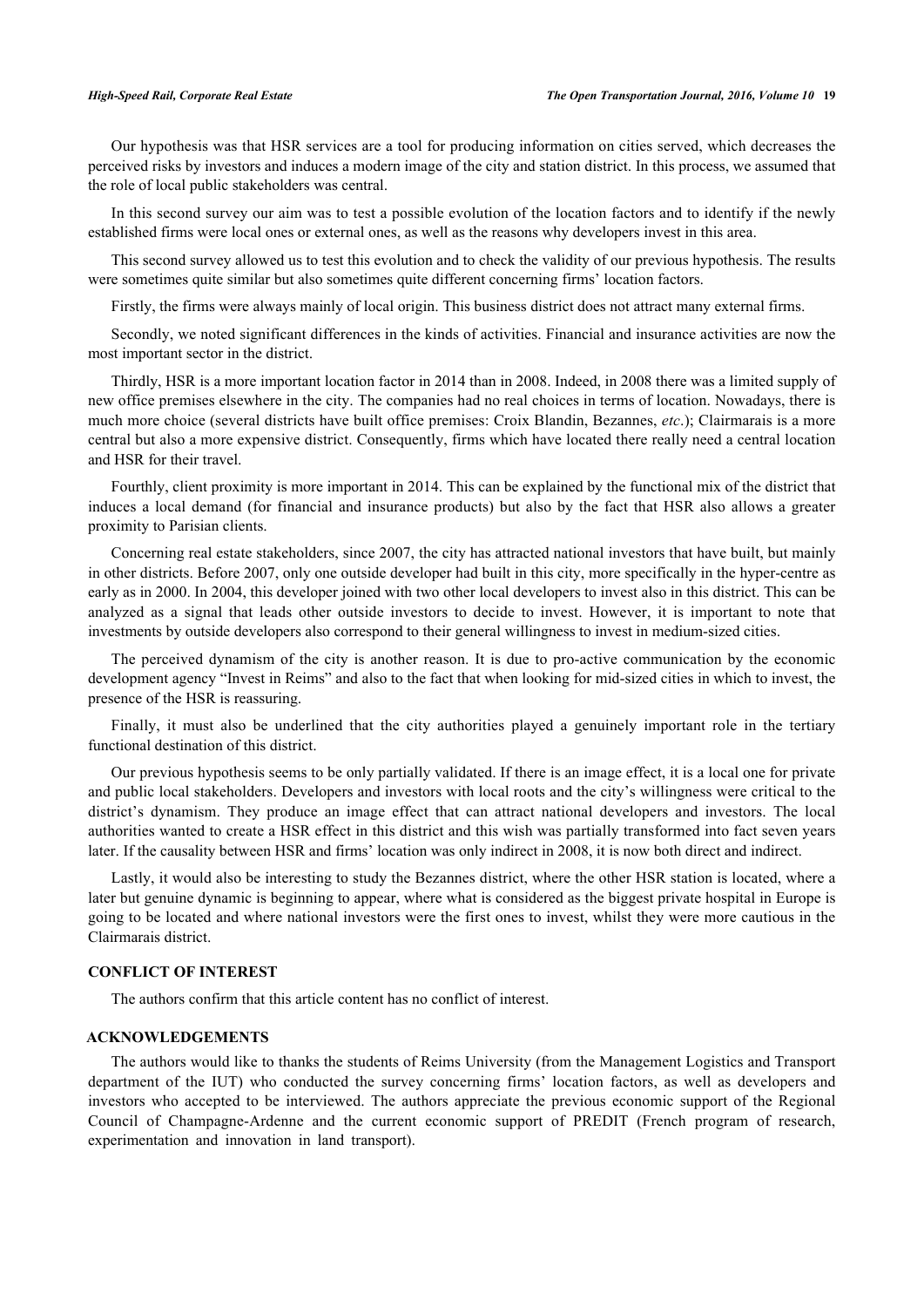# **REFERENCES**

<span id="page-13-0"></span>[1] C. Paris, "The slow death of a very fast train: government resistance to a privately funded transport innovation", *Int. J. Urban Reg. Res.,* vol. 16, no. 4, pp. 623-632, 1992.

[\[http://dx.doi.org/10.1111/j.1468-2427.1992.tb00200.x\]](http://dx.doi.org/10.1111/j.1468-2427.1992.tb00200.x)

- <span id="page-13-2"></span>[2] Agences d'urbanisme du Grand-Est, Les impacts territoriaux du TGV Est et du TGV Rhin-Rhône pour les agglomérations du Grand-Est de la France, 2005. Available from: [http://www.adu-montbeliard.fr/.../364.etu\\_ex\\_impacts\\_tgv\\_est\\_rhin\\_rhone\\_050705.pdf](http://www.adu-montbeliard.fr/.../364.etu_ex_impacts_tgv_est_rhin_rhone_050705.pdf)
- <span id="page-13-3"></span>[3] "ISIS, Analyse de l'impact du TGV-Est sur les agglomérations de Metz, Nancy, Epinal et Thionville", *Rapport de phase 2, ADIELOR,* 2004. Available from: [http://www.lorraine.equipement.gouv.fr/IMG/pdf/Rapport\\_Phase\\_2\\_cle214854.pdf](http://www.lorraine.equipement.gouv.fr/IMG/pdf/Rapport_Phase_2_cle214854.pdf)
- <span id="page-13-1"></span>[4] SETEC organisation, *"Etude des effets de la réalisation d'une LGV entre Bordeaux et Narbonne sur le développement des aires urbaines d'Agen et de Montauban et sur l'aménagement des territoires traversés"*, pour Réseau Ferré de France 2005. Available from: [http://cpdp.debatpublic.fr/cpdp-lgv-bordeaux-toulouse/docs/pdf/etudes/amenagement-%28 synthese%29.pdf](http://cpdp.debatpublic.fr/cpdp-lgv-bordeaux-toulouse/docs/pdf/etudes/amenagement-%28%20synthese%29.pdf)
- <span id="page-13-4"></span>[5] TE & MS – Transportation Economics & Management Systems, Inc., *"Ohio Hub Passenger Rail Economic Impact Study"*. Frederick (Maryland): Ohio Rail Development Commission 2007. Available from: [http://facweb.knowlton.ohio-state.edu/pviton /courses2/crp763/ohio](http://facweb.knowlton.ohio-state.edu/pviton/courses2/crp763/ohio-hub/ohio_economic_analysis.pdf)[hub/ohio\\_economic\\_analysis.pdf](http://facweb.knowlton.ohio-state.edu/pviton/courses2/crp763/ohio-hub/ohio_economic_analysis.pdf)
- <span id="page-13-13"></span>[6] K. Kamel, and R. Matthewman, *The Non-Transport Impacts of High-Speed Trains on Regional Economic Development: A Review of the Literature,* 2008. Available from:<http://www.locateinkent.com/>
- [7] S. Kantor, *"The Economic Impact of the California High-Speed Rail in Sacramento/Central Valley Area"*, California High-Speed Rail Authority*,* 2008. Available from: [http://www.cahighspeedrail.ca.gov/images/chsr/20081003135956\\_HSRCentralValleyReportFINAL-2.pdf](http://www.cahighspeedrail.ca.gov/images/chsr/20081003135956_HSRCentralValleyReportFINAL-2.pdf)
- <span id="page-13-10"></span>[8] Y.S. Lee, *"A Study of the Development and Issues Concerning High Speed Rail (HSR)"*, Transport Studies Unit*,* Oxford University Centre for the Environment, 2007.
- <span id="page-13-6"></span>[9] B.D. Sands, *"The Development Effects of High-Speed Rail Stations and Implications for California"*, Institute of Urban and Regional Development University of Berkeley, Working Paper, Available from: <http://www.uctc.net/papers/115.pdf>
- <span id="page-13-9"></span>[10] J.M. Urena, P. Menerault, and M. Garmienda, "The high-speed rail challenge for big intermediate cities: a national, regional and local perspective", *Cities,* vol. 26, no. 5, pp. 266-279, 2009. [\[http://dx.doi.org/10.1016/j.cities.2009.07.001\]](http://dx.doi.org/10.1016/j.cities.2009.07.001)
- <span id="page-13-5"></span>[11] R.W. Vickerman, *Infrastructure and Regional Development.* Pion Limited: London, 1991.
- <span id="page-13-7"></span>[12] M. Garmendia, J.M. de Urena, C. Ribalaygua, J. Leal, and J. Coronado, "Urban residential development in isolated small cities that are partially integrated in metropolitan areas by high-speed train", *Eur. Urban Reg. Stud.,* vol. 15, no. 3, pp. 249-264, 2008. [\[http://dx.doi.org/10.1177/0969776408090415\]](http://dx.doi.org/10.1177/0969776408090415)
- [13] P. Rietveld, F. Bruinsma, H.T. van Delft, and B. Ubbels, "Economic impacts of high speed trains. Experiences in Japan and France: Expectations in The Netherlands", In: *Serie Research Memoranda (de : Faculteit der Economische Wetenschappen en Bedrijfskunde),* vol. 20. 2001.
- <span id="page-13-8"></span>[14] D. Shefer, and H. Aviram, "Incorporating agglomeration economies in transport cost-benefit analysis: the case of the proposed light-rail transit in the Tel-Aviv metropolitan area", *Pap. Reg. Sci.,* vol. 84, no. 3, pp. 487-508, 2005. [\[http://dx.doi.org/10.1111/j.1435-5957.2005.00048.x\]](http://dx.doi.org/10.1111/j.1435-5957.2005.00048.x)
- <span id="page-13-11"></span>[15] J. Willigers, "The impact of high speed railways developments on offices locations: a scenario study approach", In: F. Bruinsma, E. Pels, H. Priemus, P. Rietveld, and B. van Wee, Eds., *Railway Development: Impacts on Urban Dynamics..* Physica-Verlag, 2008, pp. 265-293. [\[http://dx.doi.org/10.1007/978-3-7908-1972-4\\_12](http://dx.doi.org/10.1007/978-3-7908-1972-4_12)]
- <span id="page-13-12"></span>[16] V. Mannone, *"L'impact régional du TGV sud-est Thèse pour l'obtention du doctorat de géographie, 2 tomes"*, Université de Provence Aix-MarseilleI*,* 1995.
- <span id="page-13-14"></span>[17] V. Mannone, "Gares TGV et nouvelles dynamiques urbaines en centre-ville: le cas des villes desservies par le TGV Sud-Est", *Les Cahiers Scientifiques du Transport,* vol. 31, pp. 71-97, 1997.
- <span id="page-13-15"></span>[18] K.E. Haynes, "Labor markets and regional transportation improvements: the case of high speed trains, an introduction and review", *Ann. Reg. Sci.,* vol. 31, no. 1, pp. 57-76, 1997. [\[http://dx.doi.org/10.1007/s001680050039\]](http://dx.doi.org/10.1007/s001680050039)
- <span id="page-13-16"></span>[19] V. Facchinetti-Mannone, "Location of High Speed Rail Stations in French medium-size city and their mobility and territorial implications: central, peripheral and bis (both central and peripheral in the same city", In: *International Conference City Futures*, *June 4-6*, Madrid, 2009.
- <span id="page-13-17"></span>[20] V. Facchinetti-Mannone, "Les nouvelles gares TGV périphériques, des instruments au service du développement économique des territoires?", *Géotransport,* vol. 1-2, pp. 51-66, 2010.
- <span id="page-13-18"></span>[21] J. Willigers, and B. van Wee, "High-speed rail and office location choices. A stated choice experiment for the Netherlands", *J. Transp. Geogr.,* vol. 19, no. 4, pp. 745-754, 2011. [\[http://dx.doi.org/10.1016/j.jtrangeo.2010.09.002](http://dx.doi.org/10.1016/j.jtrangeo.2010.09.002)]
- <span id="page-13-19"></span>[22] J-J. Terrin, "HST stations: projects and urban strategies", In: J.J. Terrin, Ed., *Gares et dynamiques urbaines les enjeux de la grande vitesse, railways stations and urban dynamics high speed issues..* Parenthèses, 2011.
- <span id="page-13-20"></span>[23] A. Bourdin, "Towards the station city", In: J.J. Terrin, Ed., *Gares et dynamiques urbaines les enjeux de la grande vitesse.* Railways Stations